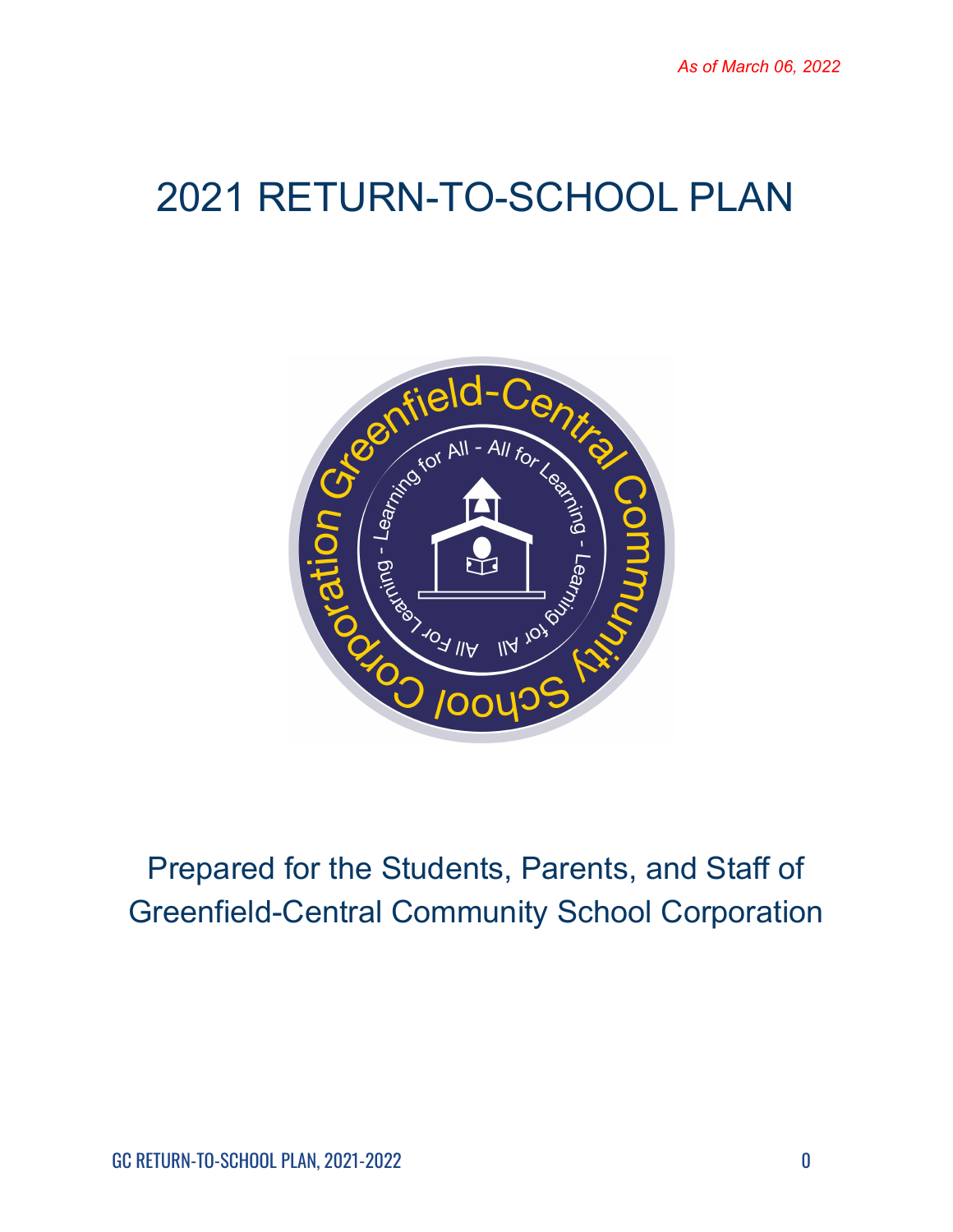#### TABLE OF CONTENTS

#### **[INTRODUCTION](#page-2-0)**

#### Guiding [Principles](#page-2-1)

**[Personal](#page-2-2) Health and Safety** 

**[Masks](#page-2-3)** 

**[Vaccinations](#page-3-0)** 

[Self-Screening](#page-3-1)

Positive [COVID-19](#page-4-0) Test

Contact Tracing and [Exclusion](#page-5-0) from School

Clinic [Protocol](#page-5-1)

**[Transportation](#page-6-0)** 

Food [Service](#page-6-1)

Cleaning [Procedures](#page-7-0)

[Teaching](#page-7-1) and Learning Overall [Expectations](#page-7-2) Classroom Set-up and [Considerations](#page-7-3) Onsite [Considerations](#page-8-0)

A WORD OF [CAUTION](#page-8-1)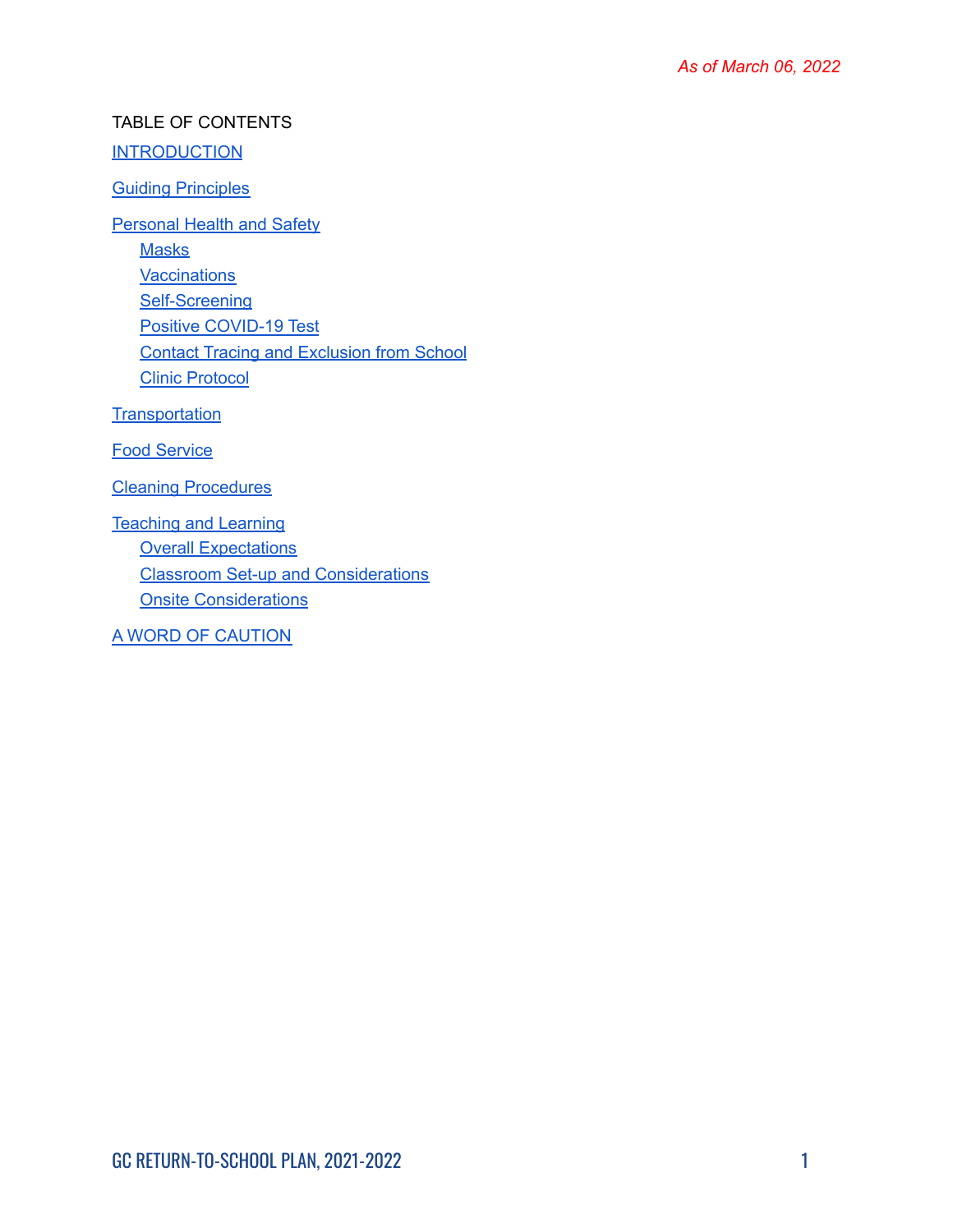## <span id="page-2-0"></span>INTRODUCTION

We have created this plan to aid in navigating the reestablishment of school procedures following the disruptions caused by the COVID-19 pandemic during the 2021-2022 school year. Our goal is for employees, students, and families to be safe and to reduce the impact of lingering COVID-19 conditions upon returning to our schools.

The guidelines referenced in this plan are based on guidance from the Centers for Disease Control and Prevention (CDC), the World Health Organization (WHO), Indiana State Department of Health (ISDH), Family and Social Service Administration (FSSA), and the Hancock County Health Department. Regular updates will be made to this plan based on information provided by the CDC, WHO, and other pertinent applicable federal, state and local agencies. **As circumstances and guidelines from the health organizations referenced above change, the guidance in this document may change.** We will continue to monitor local and regional COVID-19 data and guidance, collaborate with area schools and our local health department, and adjust our plan accordingly.

## <span id="page-2-1"></span>Guiding Principles

We have prioritized our decisions along the following guidelines:

- 1. Follow the health and safety protocols as directed by the CDC, ISDH, and the Hancock County Health Department, while being cognizant that safety protocols should not be so extensive as to damage the growth of the whole child (particularly socially and emotionally).
- 2. Commit to creating a plan that honors the growth of the whole child Maintain focus on the academic, social, and emotional needs of students
- 3. Maintain the ability to be flexible in order to efficiently respond to the dynamics of COVID-19 and for teachers to excel professionally while being mindful of teachers' wellness needs.

## <span id="page-2-2"></span>Personal Health and Safety

The COVID-19 RETURN TO SCHOOL GUIDELINES are based upon guidance from the Hancock County Health Department, Indiana State Department of Health, Indiana Department of Education, and the Center for Disease Control and Prevention.

### <span id="page-2-3"></span>**Masks**

To date, schools are able to exercise local control regarding the mask requirement. We will continue to seek and follow the guidance of health professionals and organizations to assist in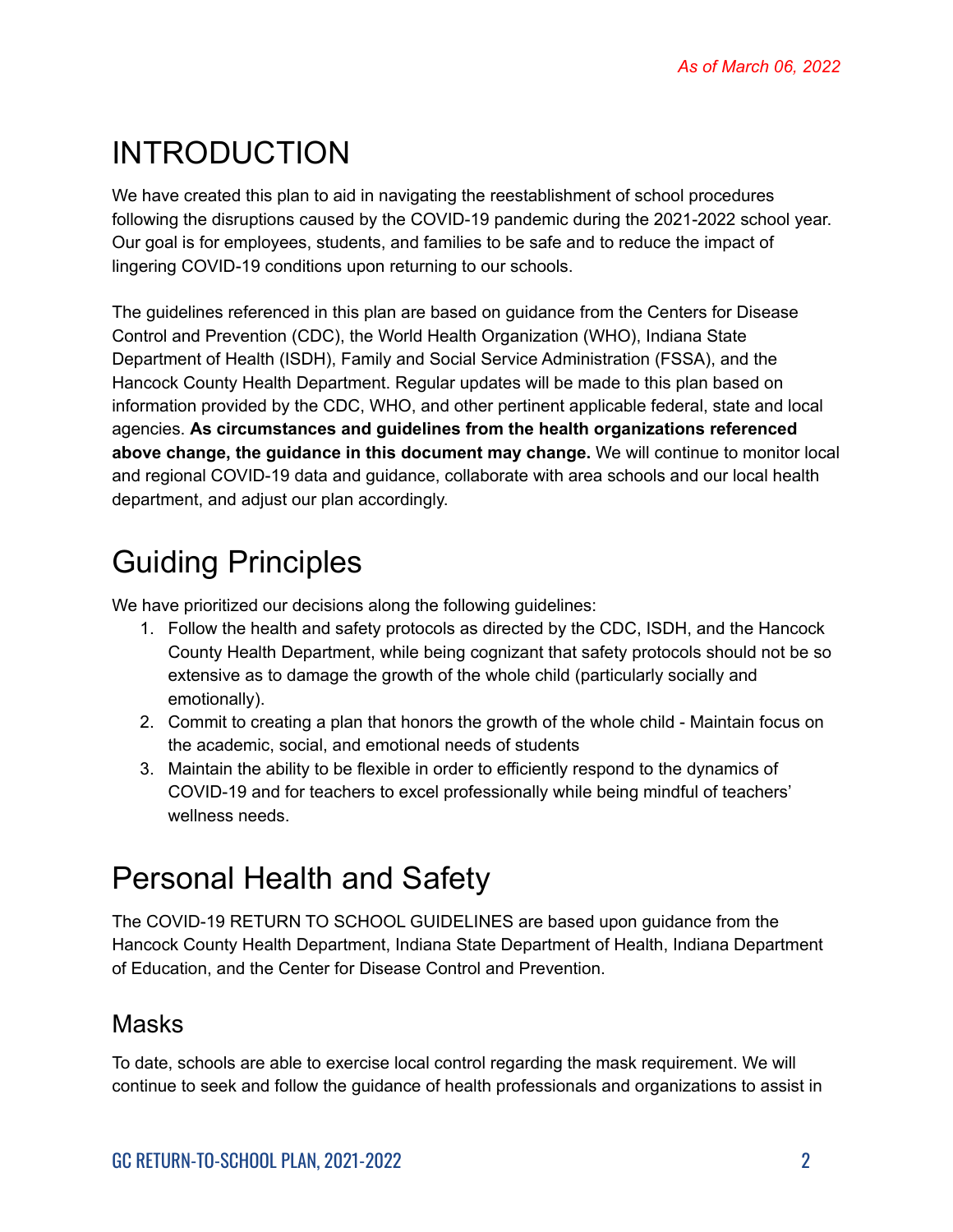this decision-making process. Accordingly, we began the school year with a "Recommended, Not Required" position on the matter of wearing masks while indoors on school property.

UPDATE (9/2021): Guidance in September from the CDCs and the parameters promoted by Governor Holcomb and the Indiana Department of Health indicated that contact tracing would no longer exclude students from school attendance, provided all students and staff regularly wear masks throughout the school day. Due to this guidance and to the number of students who were excluded from school attendance due to contact tracing, the Greenfield-Central Board of Trustees voted on September 20, 2021 to reinstate a mask mandate in all schools. The revised guidelines can be found below.

Currently, Greenfield-Central Schools will adhere to the following guidelines:

- Students and their families must wear a mask during the school day. Masks remain "Recommended, Not Required" for school events.
- Staff members must wear a mask during the school day and for school events.
- Visitors must wear a mask during the day. Masks remain "Recommended, Not Required" for school events.
- The corporation may make exceptions to the mask-wearing policy based on individual circumstances.

UPDATE (3/2022): Due to updated guidance from health professionals, masks are "Recommended, not Required" during the school day and for school events.

### <span id="page-3-0"></span>**Vaccinations**

The decision to receive a vaccination for COVID-19 remains a personal choice. It is not a requirement for school attendance.

• Immunizations--other than the COVID-19 vaccine--are expected to be up to date the first day of school. If a student is non-compliant with immunizations as stated by the guidelines set forth by the Indiana State Department of Health, the student will be excluded from attendance. Immunizations are expected to be current for students whether they are attending school in person or virtually.

### <span id="page-3-1"></span>Self-Screening

- Students and staff should self-screen prior to school or extracurricular activities.
- Symptoms for Consideration for exclusion from school:
	- Fever or chills (temperature greater than 99.9)
	- Sore throat
	- Cough, shortness of breath, or difficulty breathing (especially new onset, uncontrolled cough)
	- Diarrhea, nausea or vomiting, or abdominal pain

#### GC RETURN-TO-SCHOOL PLAN, 2021-2022 3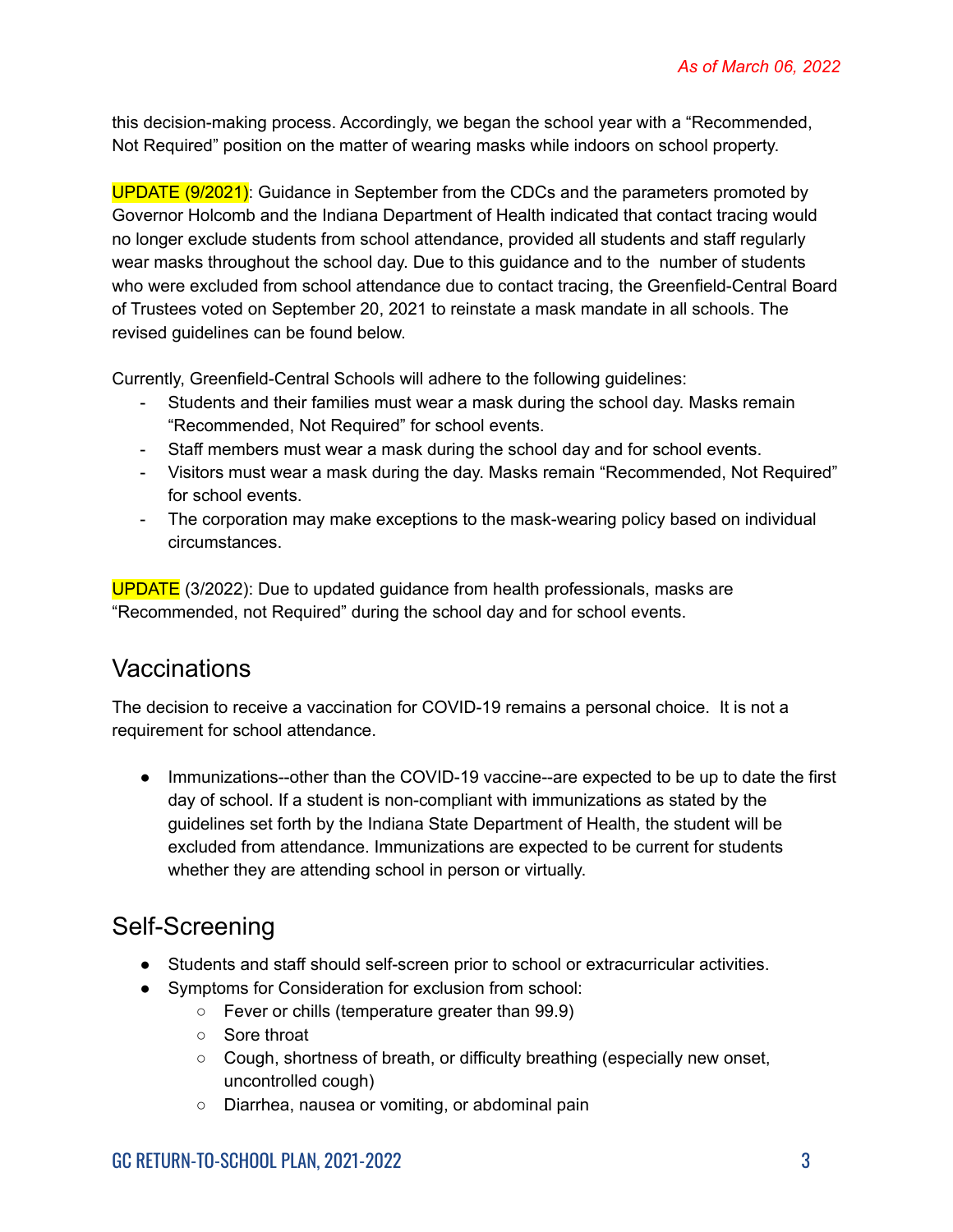- Headache (particularly new onset of severe headache, especially with fever)
- New loss of taste or smell
- UPDATED (3/2022) If staff/student experiences a fever or other symptoms listed above, a doctor's note will be considered for return to school if the diagnosis is non-COVID-19 related.
- UPDATED (3/2022)If staff/student experiences COVID-19 symptoms, as listed above, and does not visit a doctor, staff/student must remain at home for 10 days after first symptom(s) appear AND three days of being fever free without the use of fever reducing medication, AND three days of improving symptoms.
- UPDATED (3/2022)Any staff or student who is symptomatic or who has been identified as a direct/close contact to a confirmed COVID-19 positive case, must follow the most current guideline established by The Indiana State Department of Health prior to returning to any in person school activity.
- UPDATED (3/2022) Staff/student must be fever/vomit/diarrhea free for 24 hours and 24 hours with other symptoms improving in order to return to work/school.
- In order to encourage students to stay home when they are ill, awards and incentives for perfect attendance should be discontinued for the 2021-2022 school year.

The above guidelines, established by the Indiana State Department of Health, regarding returning to school after an illness are subject to change. The most current guidelines from the ISDH can be found here: ISDH [COVID-19](https://www.coronavirus.in.gov/files/20_Student%20Guidance%20for%20Return%20to%20School.pdf?utm_content=&utm_medium=email&utm_name=&utm_source=govdelivery&utm_term=) Return to School Guidance.

### <span id="page-4-0"></span>Positive COVID-19 Test

- If staff/student tests positive for COVID-19, they must remain at home in isolation for 10 days after the first symptom(s) appear AND three days being fever free without use of fever reducing medication, AND three days of improving symptoms.
- If a staff member tests positive for COVID-19, he/she is to report results to their direct supervisor. The supervisor will notify the COVID-19 nurse via email at [health@gcsc.k12.in.us.](mailto:health@gcsc.k12.in.us) (Please note that this email should be used exclusively for positive notification purposes.) The COVID-19 nurse will contact the employee that tested positive to obtain additional information and for documentation purposes.
- If a student tests positive for COVID-19, the COVID-19 nurse will be notified by the person receiving that information. The nurse will communicate with the parent/guardian regarding the positive result.
- Students and staff will only be notified of positive cases if they are identified as a close contact. Blanket notifications will not be made when a positive case is identified.

UPDATE 3/2022:

- If staff/student tests positive for COVID-19, they must remain at home in isolation for 5 days after the first symptom(s) appear AND symptoms improving AND 24 hours free of vomiting, diarrhea, or fever, without the use of medication.
- Positive covid cases should be reported to the GC Health Services department via phone call or email to [health@gcsc.k12.in.us](mailto:health@gcsc.k12.in.us).

#### GC RETURN-TO-SCHOOL PLAN, 2021-2022 4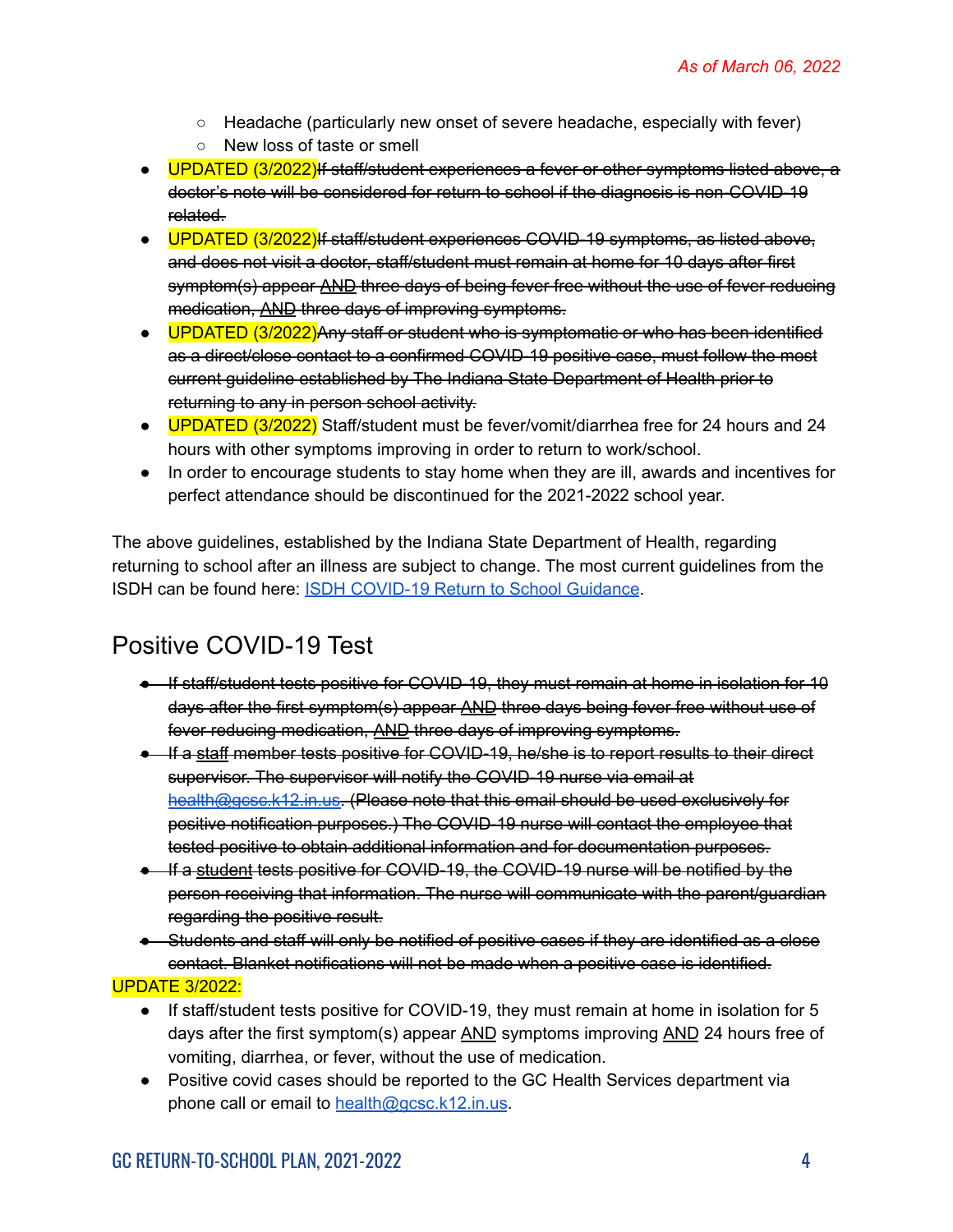### <span id="page-5-0"></span>Contact Tracing and Exclusion from School

- Assigned seating will be used in classrooms and cafeterias in order to assist staff when conducting contact tracing (in the event that there is a positive COVID-19 case).
- A close contact is someone who is unvaccinated and identified via contact tracing as being within three feet for longer than 15 minutes (with or without a mask) of a positive COVID-19 person.
- Per instructions from the Hancock County Health Department and the Indiana Department of Health (7/7/2021): "Schools may determine their masking plan for return to school, but COVID is a communicable disease. We are still managing a pandemic and schools are required to report positive cases (contact trace) and quarantine those who are unvaccinated and deemed as close contacts."
- UPDATE (9/2021): Guidance in September from the CDCs and the parameters promoted by Governor Holcomb and the Indiana Department of Health indicated that contact tracing would no longer exclude students from school attendance, provided all students and staff regularly wear masks throughout the school day.
- UPDATE 3/2022: The guidance issued by the Indiana Department of Health in February states that contact tracing and quarantining in schools is no longer recommended.

### <span id="page-5-1"></span>Clinic Protocol

- Clinic staff will wear surgical grade masks and gloves when caring for students or staff who are ill. **UPDATE 3/2022:** Clinic staff may wear masks and gloves when providing care in the clinic.
- Clinic staff will wear scrubs and closed toed shoes while working in a clinic. It is recommended that staff change prior to leaving the building to reduce the risk of transmission to their home environment. UPDATE 3/2022: Clinic staff will wear scrubs and closed toed shoes while working in a clinic.
- Clinic personnel will be provided education from the corporation nurse regarding the decision making process for sending students/staff home. This guidance is subject to change, but will incorporate current recommendations as established by the ISDH via the [COVID-19](https://www.coronavirus.in.gov/files/20_School%20Screening%20symptoms_10-22-20.pdf) Screening Decision Tree.
- Staff will not be seen in the clinic for routine care. If a staff member feels as if they are ill, they should report this to their supervisor and leave the building as soon as possible. (Coverage for the teacher should be handled via normal emergency leave procedure.) They should not report to the clinic for temperature checks or other care unless medical support is vital to their well being.
- The corporation nurse will develop quidelines for health assistants to use for daily operations of the clinic.
- Establish guidelines that reduce unnecessary visits to the school clinic. Educate teaching staff on following established protocol.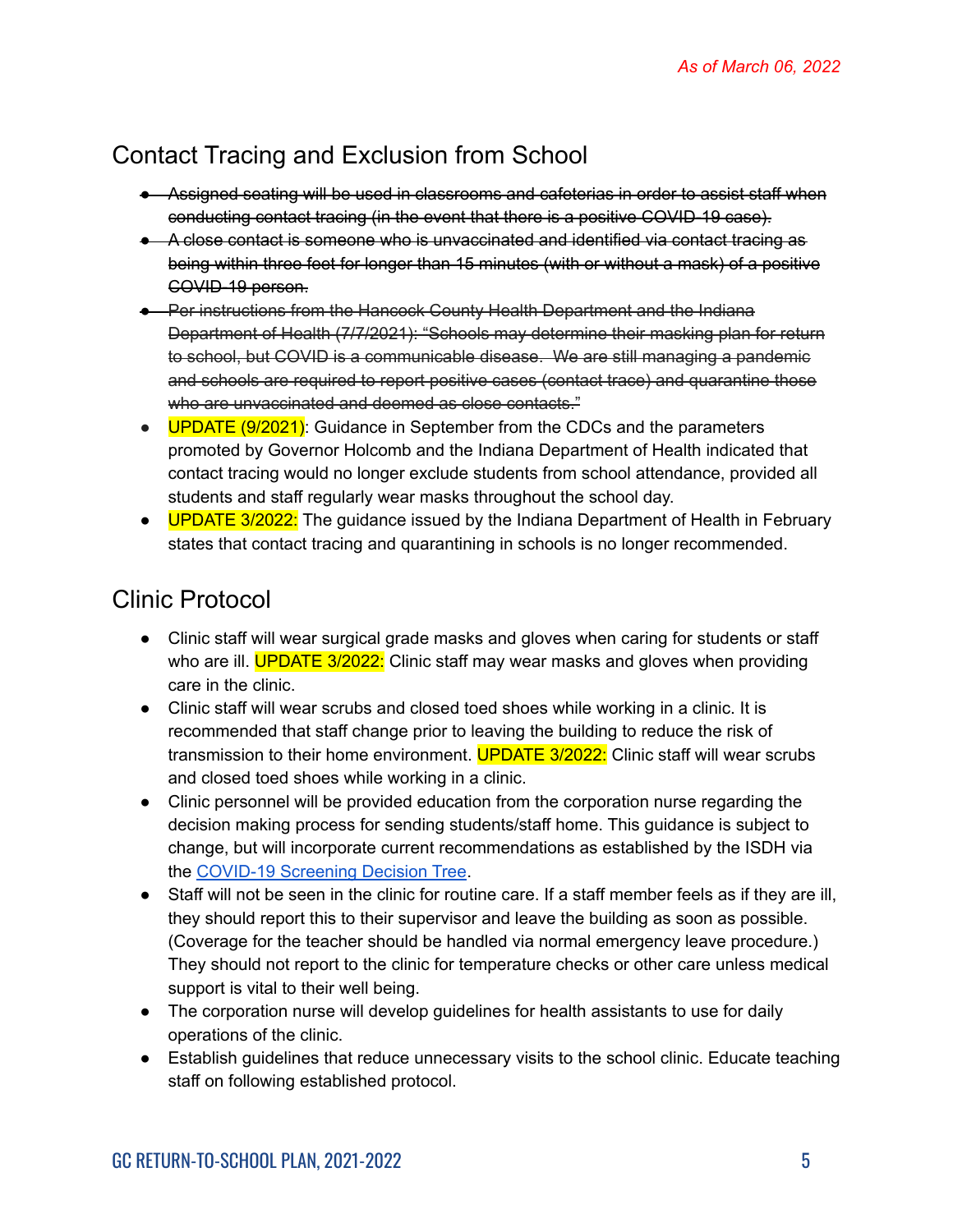## <span id="page-6-0"></span>Transportation

- 1. All Bus Drivers, Monitors, and Students will wear masks while on a school bus UPDATE (3/2022): Per guidance from the CDC, masks are no longer required on school buses.
	- a. Drivers will be expected to make every effort to keep the first two rows of seats empty. We can use this area to quarantine students showing symptoms or students that just show up to ride and don't have an assigned seat.
	- b. The driver will be permitted to lower their mask when no one is on the bus.
	- c. Buses will be cleaned after am and pm routes.
- 2. Bus stop protocols
	- a. Bus stops will have the same protocols as common areas and school buildings
	- b. Parents should utilize the Ride 360 Parent App. This will allow them to know when the bus will arrive and can discourage students from congregating at bus stops.
	- c. Students should only come to the bus stop if they pass the self-screening app and should follow social distancing guidelines while waiting on the bus.

## <span id="page-6-1"></span>Food Service

- 1. All food service personnel will follow the G-C personal health and safety recommendation for mask wearing.
- 2. All meals will be served in the cafeteria.
	- a. Serving lines and other common touch spaces will be sanitized between each meal group
	- b. Dining room tables will be sanitized between each group
	- c. School officials will work to increase distancing between students while they are waiting in line and while seated
	- d. Touch-free bottle fillers will be accessible to all students and staff.
	- e. Hand sanitizer available in each dining room for student and staff use.
	- f. Food products from home for individual student lunches are allowed but students are not to share food from home.
- 3. Eliminate use of biometric screening (Tier 3 and 4)
	- a. Cashier can enter student names or ID number
	- b. Name badges on lanyards for KDG students is recommended
- 4. Payment Options:
	- a. Families should use online payment options.
	- b. If necessary, cash/check payments can be given to the cashier in the cafeteria or the student's teacher
- 5. Visitors will be limited in the cafeteria setting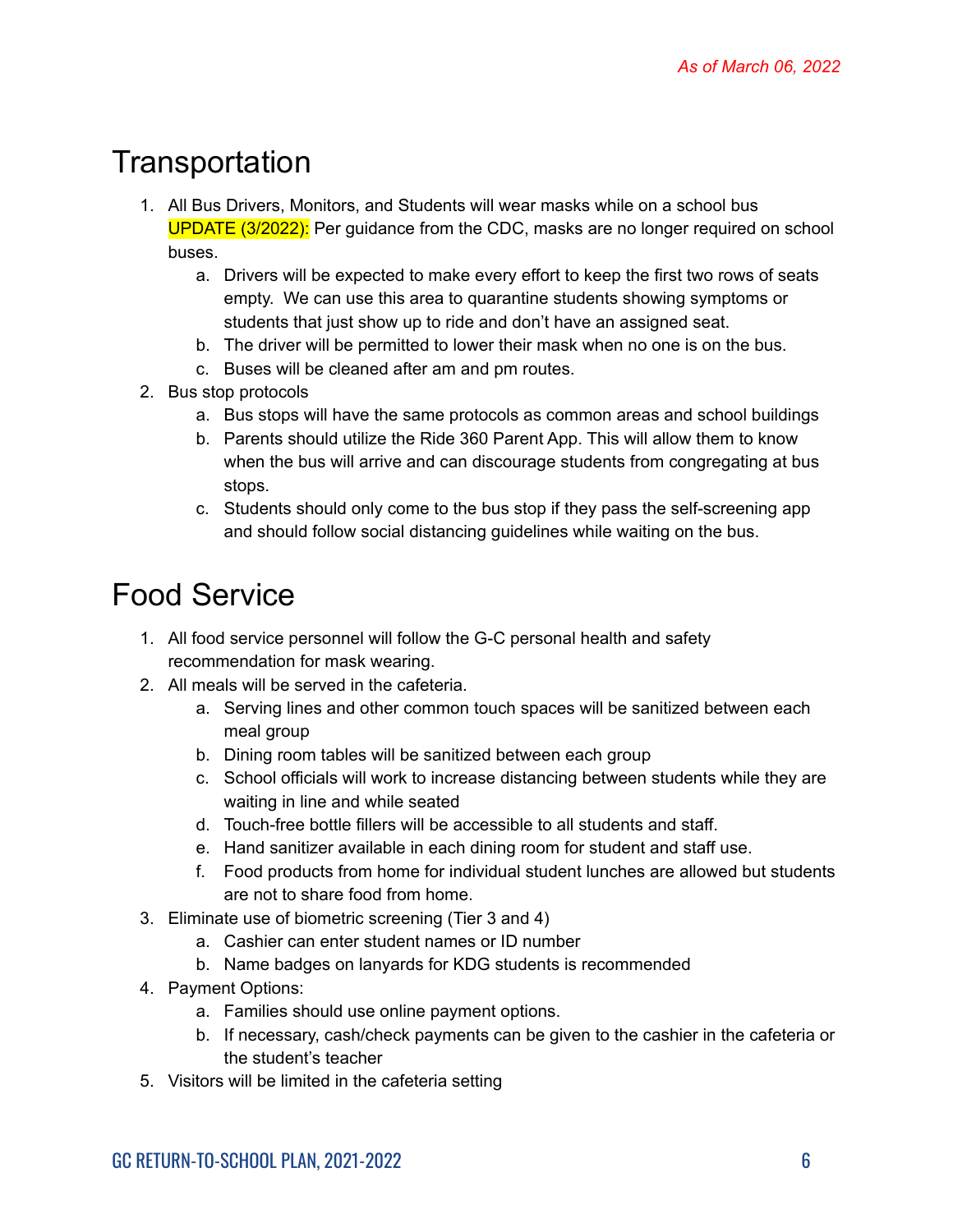## <span id="page-7-0"></span>Cleaning Procedures

- 1. Routine cleaning will continue as normal. Periodic and targeted fogging will be conducted.
- 2. Frequent cleaning of high touch surfaces (door handles, locker handles, etc) will occur during the school day
- 3. Frequent high touch surface cleaning should occur throughout the day with deep cleaning done by custodial staff at the end of each school day.
- 4. Water fountains will continue to be closed. Water filling stations will be available once a safe filling procedure is established. Students are permitted to bring their own water bottles from home and are encouraged to do so.

## <span id="page-7-1"></span>Teaching and Learning

### <span id="page-7-2"></span>Overall Expectations

Teachers should work within their PLC to prioritize standards, determine expected level of mastery, and create short diagnostic assessments that will inform their instruction. A focus on first, best instruction for each student will accelerate each student's learning.

### <span id="page-7-3"></span>Classroom Set-up and Considerations

- Teachers can determine how to set up their classroom seating arrangements for the school year, based on what is best for students' social, emotional, and academic needs. This includes the ability to utilize collaborative practices and small group instruction within the classroom.
- Shared materials (manipulatives): Teachers may have students share materials. Best practice would indicate that students wash their hands or use hand sanitizer prior to and immediately after handling these materials. Limiting certain manipulative sets to smaller groups of students (by color coding, for example) is a safe practice.
- Individual materials (markers, pens, etc): Students should have individual supplies for their use to limit the sharing of pens, dry erase markers, etc.
- Devices should not be shared between learners. All devices can be cleaned using a disinfectant wipe.
- All soft/porous materials (pillows, soft seating) must be removed from the classroom.
- Every classroom will have a hand sanitizer dispenser and either a bottle of EPA/FDA approved disinfectant or disinfectant wipes. There is no requirement to clean desks between class periods, though the practice will be encouraged.
- Performing Arts classes will follow current ISSMA [guidelines](https://www.issma.net/index.php) as to mitigation of the spread of germs.